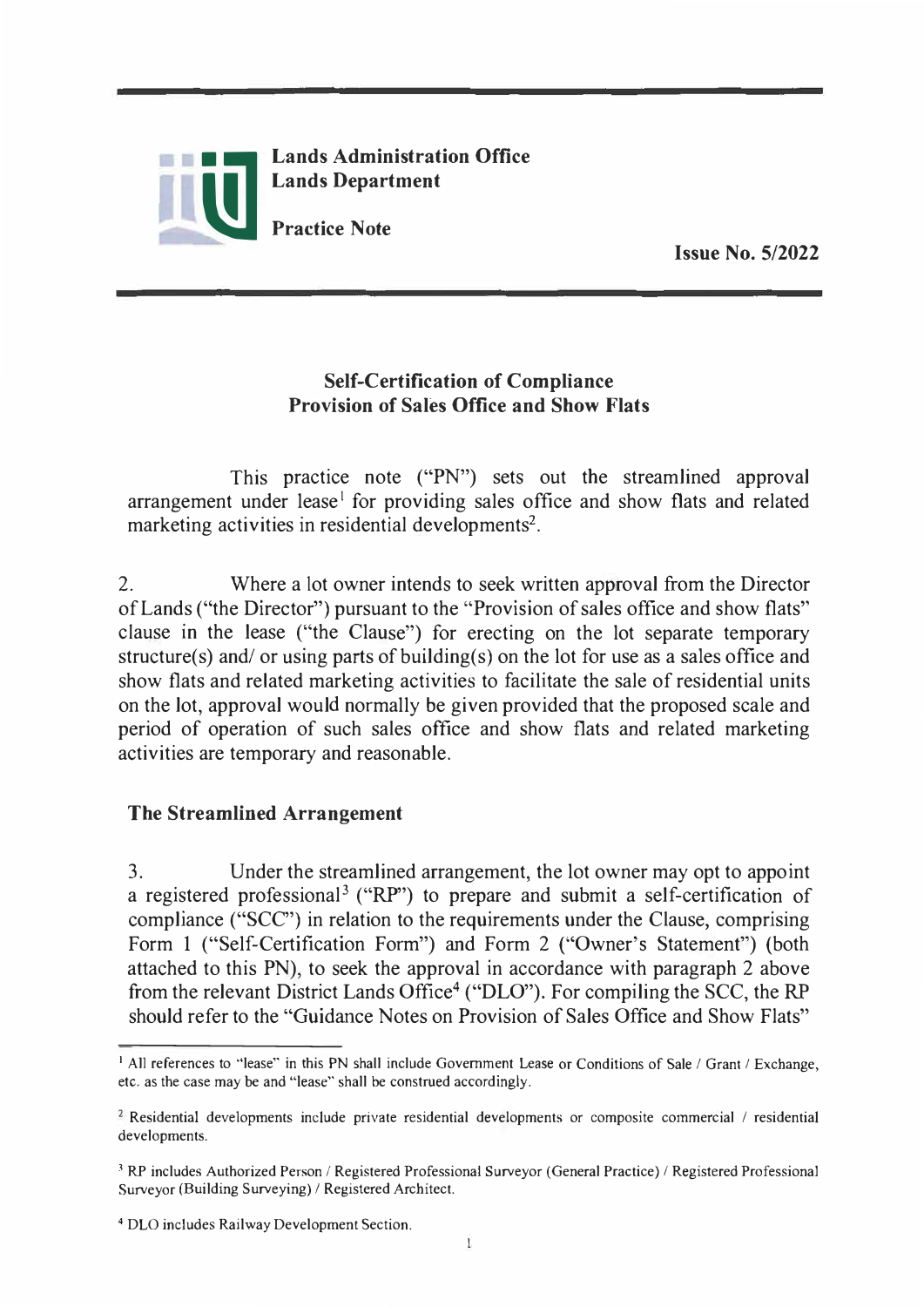**which are available on Lands Department (**"**LandsD**"**) website** ([https://www.landsd.gov.hk/doc/en/practice-note/lpn/PN 5\\_2022 Guidance.pdf\)](https://www.landsd.gov.hk/doc/en/practice-note/lpn/PN 5_2022 Guidance.pdf).

**4. The SCC submission sha11 be made upon the issuance of pre-sale consent under the LandsD Consent Scheme. Approval given under paragraph 5 or 6 below shall be valid until the application for issuance of a Certificate of Compliance under lease is lodged by the lot owner with LandsD.**

**5. All valid SCC submitted to DLO will be entered into a register and randomly selected for full compliance checking. The RP will be notified by DLO whether the submission is selected for full compliance checking within 10 working days from the date of receipt of the valid SCC submission ("the Receipt Date"). If the SCC is not selected for full compliance checking, LandsD pledges to issue a letter of acknowledgement to the RP within 10 working days from the Receipt Date signifying a deemed approval under the Clause. Such approval shall be subject to and deemed to have contained the terms and conditions as specified in paragraph 2 of the Owner's Statement.**

**6. If the SCC is selected for full compliance checking, the RP will be notified of the result within 8 weeks from the Receipt Date after the checking of the SCC submission and on-site inspection. Ifrectification of the SCC submission and/ or any concerned works or provision on the lot are required after the checking, the RP shall submit, upon completion of all works and/ or provision (as the case may be), a fresh Form 1 and Form 2 for further checking. If the full compliance checking has been conducted and no rectification and/ or any concerned works or provision are required, DLO will issue a letter of approval under the Clause which may contain such terms and conditions as the Director may think fit.**

**7. The deemed approval under paragraph 5 above shall not be construed as an acknowledgement that anything indicated in the SCC based on which a deemed approval is given under this PN is in all respects in compliance with other lease conditions. Any such deemed approval based on the SCC submitted by the lot owner and the RP shall not in any way prejudice LandsD's rights to revoke or withdraw the deemed approval for any reasons. LandsD reserves its right to revoke or withdraw the deemed approval if it finds out at any time that the SCC does not comply with LandsD's requirements or upon any breach of the terms and conditions as specified in paragraph 2 of Form 2.**

**8. Nothing in this PN shall in any way fetter or affect or prejudice the rights of the Government, the Director and their officers under the relevant lease or the Government's rights as lessor or landlord, and all such rights are hereby reserved. Nothing in this PN including any words and expressions used shall in**